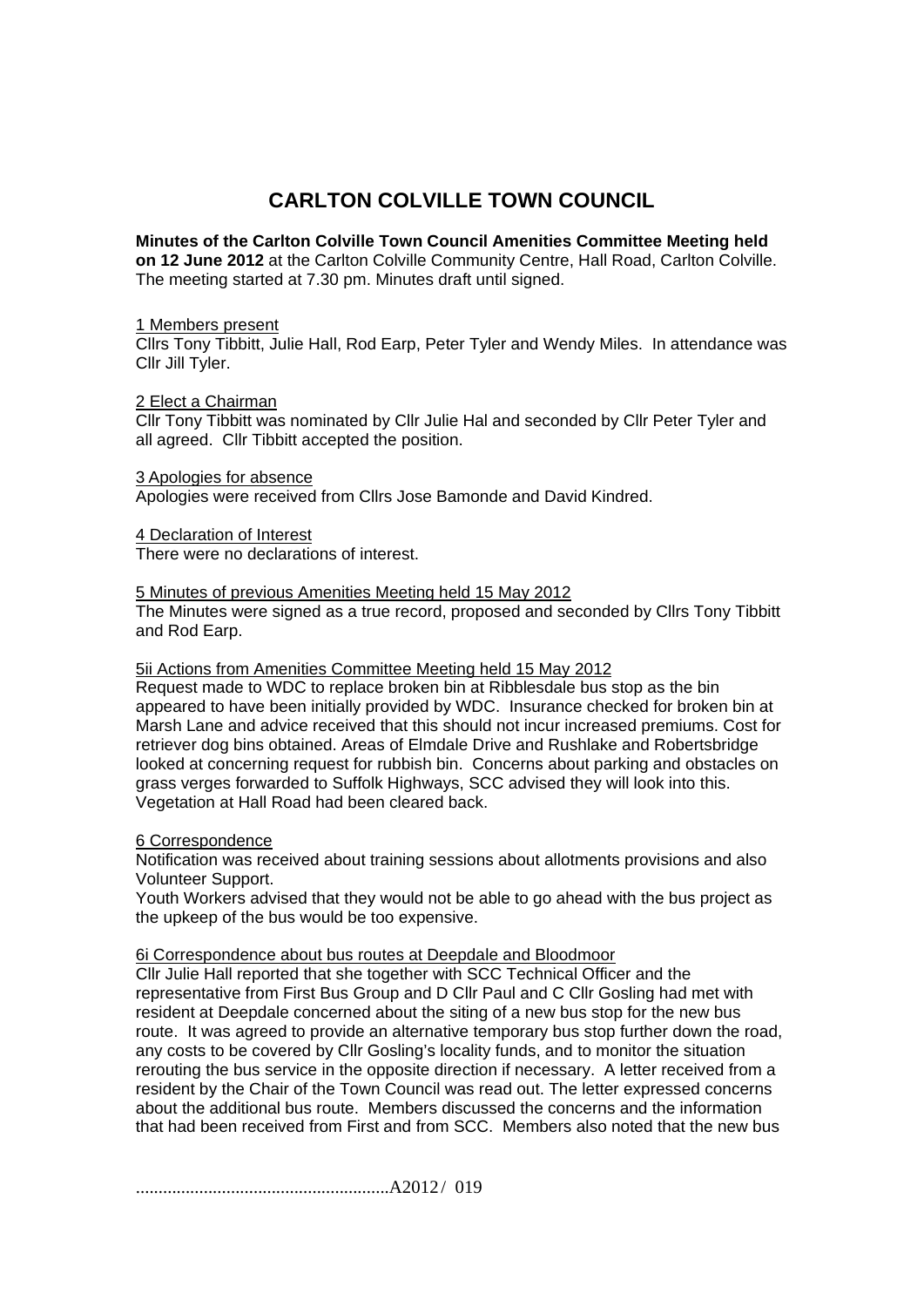route would serve Pakefield High School and that positive feedback had been received from residents living further away from existing bus routes, particularly from young families using public transport and that First had advised that it did not need to do consultation in order to provide the service. It was agreed that Cllr Tyler would reply to the resident.

Concerning the proposed bus shelter at Beccles Road, the SCC Technical Officer had advised of need for consultation for the bus shelter, and also impact on cyclist path and concrete bollards, that utilities report and ecological report were needed and that hard standing was required. It was agreed to advise Members of possible increased costs for bus shelter connected with this and to do consultation with neighbouring residents.

# **7 To discuss Town Council Charities policy**

It was agreed that Cllr Tyler would look into model policies. It was agreed to contact the secretary of the Carlton Colville Poors Trust to see if the Trust would like to have a member of the Town Council on its committee.

# 8 Newsletter update

Cllr Tyler would edit July's edition with guest editors from Pakefield High School. A new editor of the newsletter would need to be found to work on future editions. Cllr Rod Earp volunteered to help with this. Cllr Wendy Miles offered to see if she could help with school input with the school editing one or two pages. Cllr Earp advised the need for proper identification if Members were working in schools. Cllr Hall advised that she might be able to arrange for this service.

# 8i To look at current expenditure on the newsletter

£4564 had been precepted. This allowed for two twelve page newsletters and two eight page newsletters.

Cllr Earp suggested using an autosubscribe e-newsletter to cut down newsletter costs and it was agreed that the logistics would be looked into at a later date as a long term matter. Currently the newsletter was available on the website as well as being delivered by hard copy.

## 9 Website update

Cllr David Kindred had forwarded details of the updates he had made and the website was progressing very well.

#### 10 To discuss matters for Play Partnership and 106 Committee including correspondence about Matlock Dale

The next WDC Play Partnership Meeting would be on 11 July 2012 at 2.00pm at Marram Green Kessingland. Concerns had been raised about nuisance from football being played in vicinity of Matlock Dale and Cllr Tyler asked for suggestions that could be taken to the meeting. To date suggestions included vegetation to discourage football and the encouragement of football at the open space near to Bloodmoor Hill Community Centre. It was agreed to write to Gisleham Parish Council to see if it wanted to meet with Carlton Colville Town Council about matters such as the area at Bloodmoor Community Centre and parking at Gisleham School which were within Gisleham but affected Carlton Colville residents.

# 11 To consider request for additional rubbish bin

The Clerk had looked at the areas between Elmdale Drive, Robertsbridge and Castleton Avenue. There was rubbish around the bin at Rushlake Way and there was rubbish in

........................................................A2012 / 020